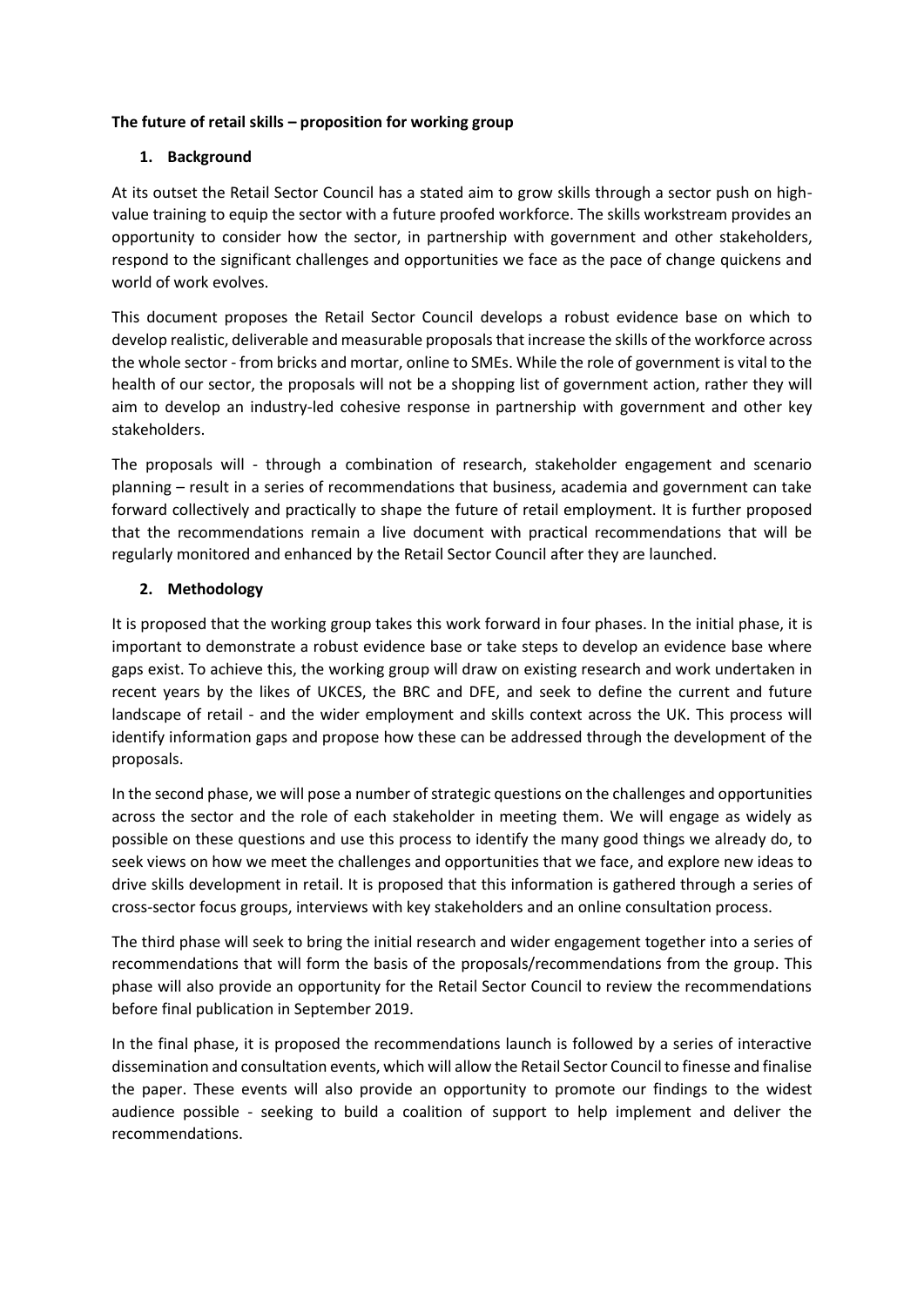# **3. Key questions and areas for consideration**

- Are there any key indicators and insights that currently do not exist which would support the development of skills in retail?
- Is retails' engagement with learning providers and other academic institutions strategic enough? How can we ensure it is fit for the future and do you have any examples of partnerships that work well?
- What steps does the sector need to take to identify future needs and increase the attractiveness in retail as a career? Do you have any examples?
- What are the current barriers retailers' face which stop them embracing online retail and/or other advancements in tech?
- What skills do retailers think the sector will need in 5-10 years?
- What can the sector do to ensure skills are future proofed to maximise opportunities for business and employees? Do you have any examples?
- What medium term legislative proposals would help the development of skills across the retail sector (and more widely if appropriate)?
- What non-legislative proposals can be developed in partnership between government and the sector to ensure that skills are enhanced?
- How should skills development in retail interact with the development of other government initiatives such as apprenticeships and the national retraining scheme?
- How do we ensure that skills are transferable between sub-sectors of retail bricks and mortar, online and SMEs? Do you have any examples?
- How should we measure and monitor the impact of the recommendations in this report?

| Date                      | <b>Activity</b>                                                                                                       |
|---------------------------|-----------------------------------------------------------------------------------------------------------------------|
| 26 February 2019          | Scope agreed by Retail Sector Council                                                                                 |
| <b>March 2019</b>         | Initial research phase                                                                                                |
| April - July 2019         | External engagement/consultation period                                                                               |
| July - August 2019        | Consideration of responses, development of<br>practical recommendations and review by<br><b>Retail Sector Council</b> |
| September 2019            | <b>Publication launch</b>                                                                                             |
| September – December 2019 | <b>Dissemination events</b>                                                                                           |
| January 2020              | Ongoing review by Retail Sector Council                                                                               |

#### **4. Timeline**